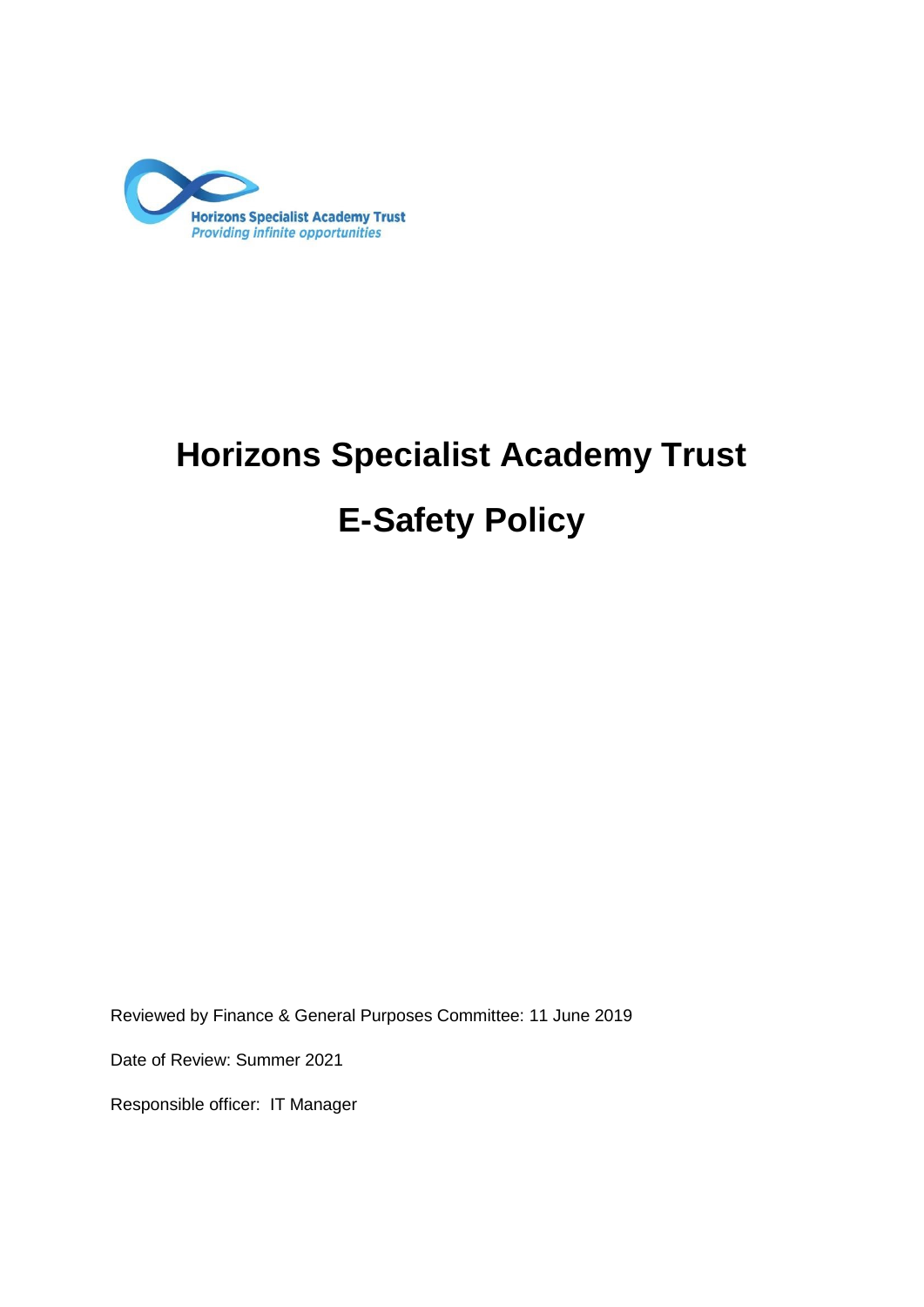#### **Introduction**

In today's society, children, young people and adults interact with technologies such as smart phones, games consoles, tablets and the internet on a daily basis and experience a wide range of opportunities, attitudes and situations. The exchange of information, ideas, social interaction and learning opportunities involved are greatly beneficial to all, but occasionally place children, young people and adults in danger.

The e-safety policy covers issues relating to children and young people as well as adults and their safe use of the internet, mobile phones, smart watches and other electronic communications technologies, both in and out of school. It includes education for all members of the Trust community on risks and responsibilities and is part of the "duty of care" which applies to everyone working with children and young people.

The e-safety policy is supported by the Trust's Acceptable Use Agreement for staff, Directors, visitors, pupils and students and the Trust's Child Protection Policy.

The Chief Executive and Board of Directors have a legal responsibility to safeguard children and young people and this includes online activity.

#### **Teaching and Learning**

A number of studies that have been carried out have identified the educational benefits to be gained through the appropriate use of the internet; e-safety is an integral part of this. We believe it is essential for e-safety guidance to be given to the pupils and students on a regular and meaningful basis. E-safety is embedded within the curriculum and we continually look for new opportunities to promote e-safety across the curriculum for example:

- Access to worldwide educational resources including museums and art galleries.
- Inclusion in the National Education Network which connects all UK schools.
- Educational and cultural visits both at home and abroad.
- Vocational, social and leisure use in libraries, clubs and at home.
- Access to experts in many fields for pupils, students and staff.
- Professional development for staff with access to national developments, educational materials and effective curriculum practise.
- Access to learning wherever and whenever convenient.

Within the Trust community internet use is part of the curriculum and is a necessary tool for learning and the Trust has a duty to provide pupils and students with quality internet access as part of their learning experience. Internet use is an entitlement for all pupils and students who use the internet widely outside school and need to learn how to evaluate information they receive and take care of their own safety and security.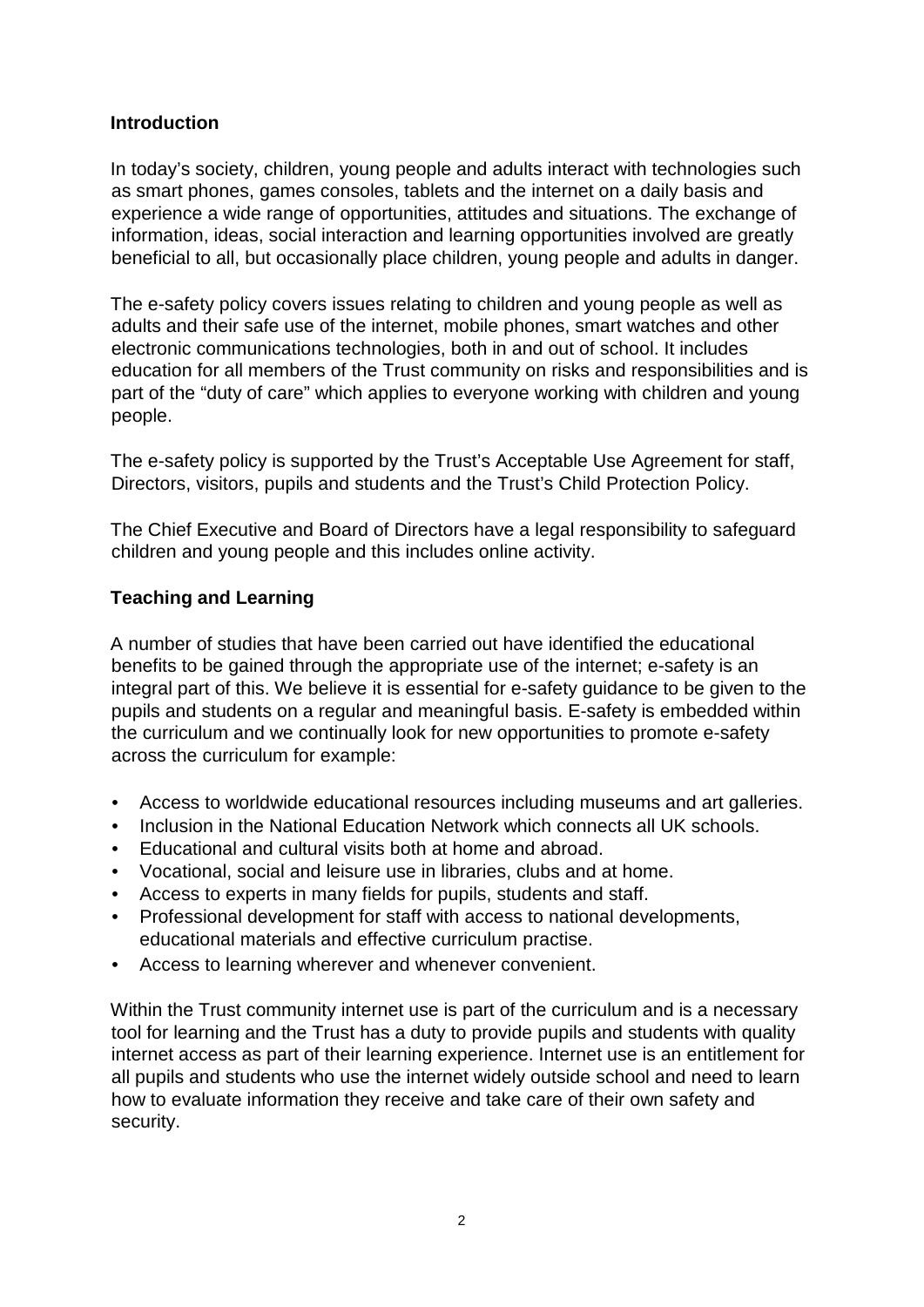It is a necessary part of the Trust's teaching and learning to support children and young people to evaluate the quality of information they receive via the media in all forms and develop critical skills. Specifically, information received via the internet, email or text message requires even better information handling and digital literacy skills not least because it may be difficult to determine origin, intent and accuracy therefore a whole curriculum approach is required.

- Pupils and students will be taught to be critically aware of the materials they read and shown how to validate information before accepting its accuracy.
- Pupils and students will use age appropriate tools to research internet content.
- The evaluation of online materials is a part of teaching and learning in every subject and will be viewed as a whole-Trust requirement across the curriculum.
- Pupils and students will be made aware of the impact of Cyber bullying and know how to seek help if they are affected by any form of inline bullying.
- Pupils and students will be made aware of where to seek advice and/or help if they experience problems when using the internet.
- Pupils and students will be made aware of the use of the CEOP button and how to get in touch with organisations such as ChildLine.

## **Managing Information Systems**

It is important to regularly review the security of the whole ICT and Communication system adopted across the Trust. Therefore the following procedures will be followed:

- Virus protection will be updated regularly.
- The security of the Trust information systems and users will be reviewed regularly.
- The transfer of any work related data to any personal device is banned
- The Network Manager will review system capacity regularly.
- Passwords to access the Trust network must be changed regularly and meet the designated complexity rules.

#### *Emails*

Emails are an essential means of communication for both staff, pupils and students. Directed email use can bring significant educational benefits. However it is essential that systems are in place to ensure we are safeguarded against spam, phishing and virus attachments as well as data protection.

The following applies to the Trust:

- Pupils and students may only use approved email accounts for school purposes.
- Pupils and students must immediately tell a designated member of staff if they receive an offensive email.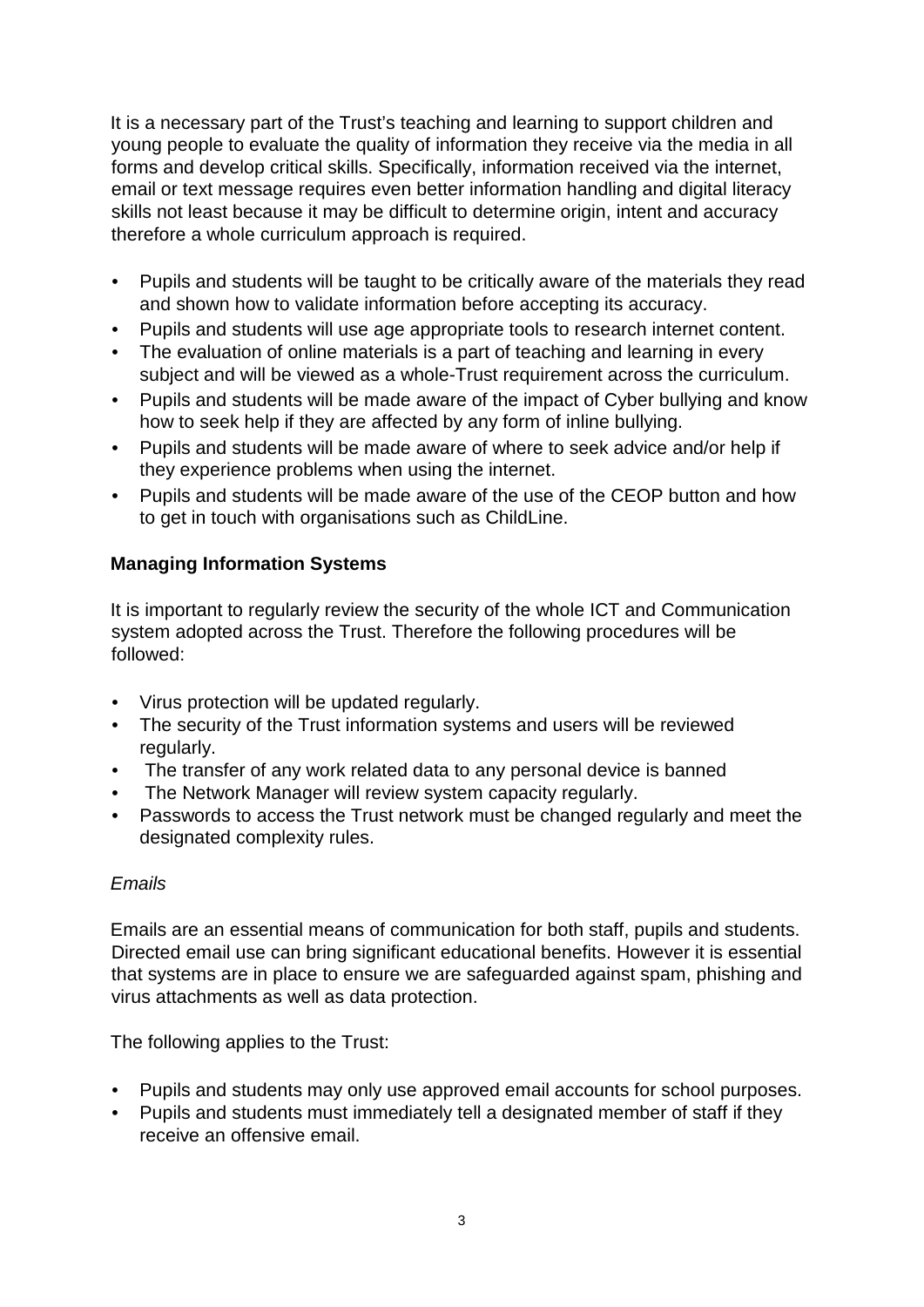- Pupils and students must not reveal personal information about themselves or others (including staff) in email communication.
- If staff need to communicate with pupils, students or parents and carers they will only do so via use of official Trust provided email accounts.
- The forwarding of chain messages is not permitted.
- Staff will password protect all personal data attached to external email and provide the password in another email.

#### *Management of Published Content*

The Trust has a website which can be used to celebrate pupil's and student's work, promote the academies within the Trust and publish resources and reports to keep all key stakeholders informed of all that we do and the following procedures apply:

- Staff, pupils and students personal details will not be published on the website.
- Principals and the CEO will take overall editorial responsibility for online content published by the Trust and will ensure that content published is accurate and appropriate.
- The website will comply with the Trust's guidelines for publications including respect for intellectual property rights, privacy policies and copyright.

The use of digital images of children and young people and will be handled with due care and diligence.

- Pupils and students full names will never be published.
- Pupils and students in the care of the Local Authority will never have their images published for public information.
- Written consent will be sought by pupils and students, and parents and carers on admission and can be withdrawn at any time.

#### *Social Networking, Social Media and personal publishing*

The internet has constantly evolving online spaces and social networks which allow individuals to publish unmediated content. Social networking sites can connect people with similar or very different interests. Users can be invited to view personal spaces and leave comments, over which there may be limited control.

Pupils and students will be encouraged through the curriculum to think about the ease of uploading personal information, the associated dangers and the difficulty in removing an inappropriate image or information once published.

Similarly through Professional Learning all staff will be made aware of the potential risks in using social networking sites of personal publishing either professionally with pupils and students or personally. They will also be aware of the importance of considering the material they post, ensuring profiles are secured and how publishing unsuitable material may affect their professional status.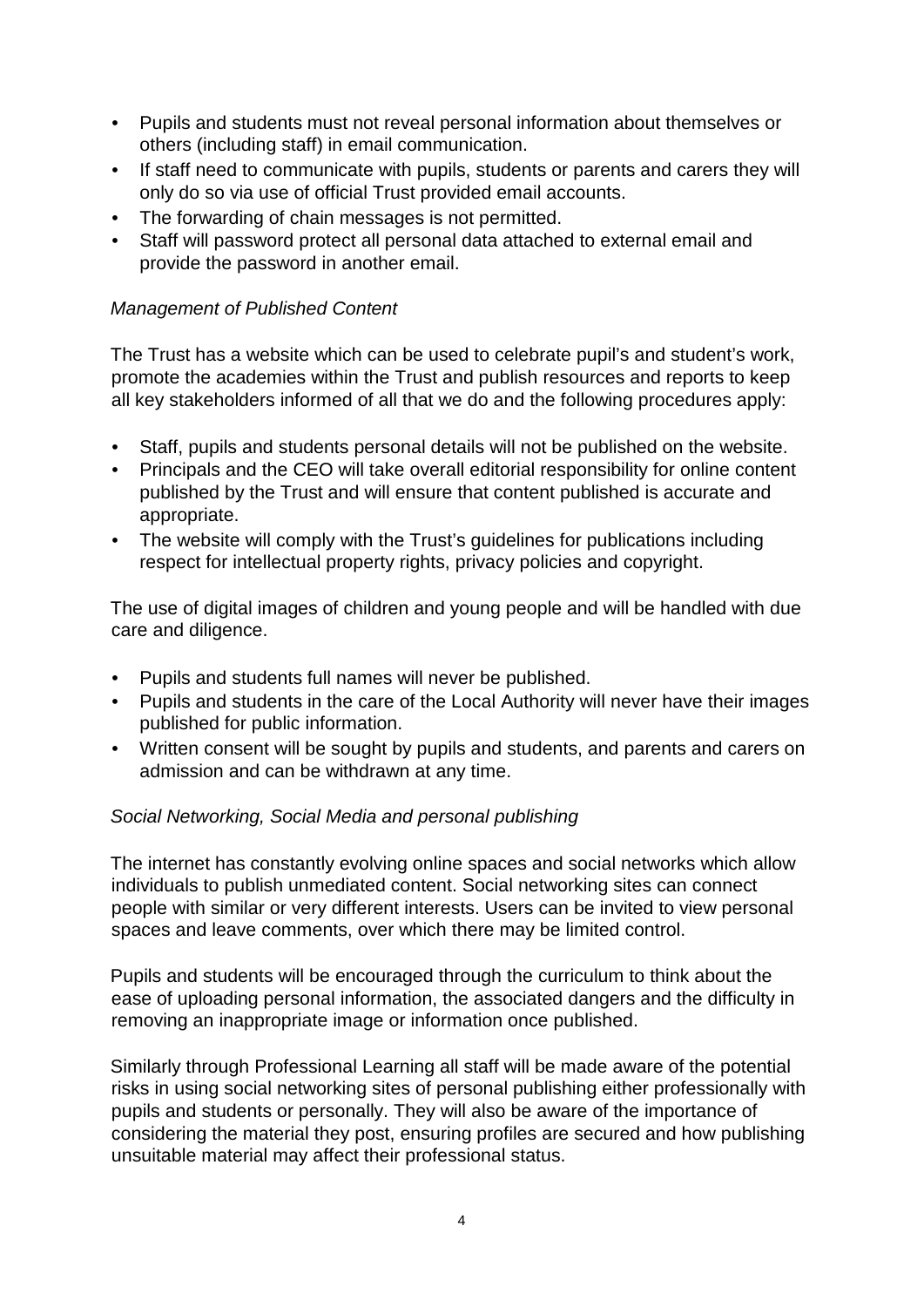- **Staff are not allowed to be "friends" with any children, young people or families they work with on social networking sites.** (see HSAT Social Networking Guidance)  $\Box$  The Trust will control access to social media and social networking sites.
- Pupils and students will be advised never to give out personal information which may identify them or their location.
- All social media and associated tools are currently banned however if staff wish to use social media tools with pupils and students as part of the curriculum they will need to risk asses the sites before use and check the sites terms and conditions to ensure the site is age appropriate. Permission will then need to be sought from the Principal of the Academy and a request made to the ICT Network Manager to allow access to a particular site.
- Pupils and students will be advised on security and privacy online and will be encouraged to set passwords, deny access to unknown individuals and to block unwanted communications.
- All members of the Trust community are advised not to publish specific and detailed private thoughts, especially those that may be considered threatening, hurtful or defamatory.
- Concerns regarding pupil and students use of social networking, media and personal publishing sites (in and out of school) will be raised with their parents or carers, particularly with the use of 18+ sites.
- Staff personal use of social networking, social media and personal publishing sites will be discussed as part of staff induction and safe and professional behaviour will be outlined in the school's Acceptable Use Agreement.

#### *Filtering*

Access controls commonly described as filtering are managed by the Trust's ICT Team. The Smoothwall Filtering Solution employs a category based filtering system which will for example block gaming unless it is educational. There is dynamic filtering on all email accounts, Office 365 has multiple layers of spam and virus protection, NOD also integrates with outlook for attachments scanning. If members of the Trust community happen upon an inappropriate site or receive an email with malicious content that has managed to get through the filtering system then it must be reported to the ICT team immediately.

#### **Managing Internet Access**

The Trust will allocate internet access to staff, pupils and students on the basis of educational need. In general terms all staff, pupils and students will have access to the internet unless there are circumstances which may require a suspension of access or access under restricted supervision.

- All staff will read and sign the Acceptable Use Agreement. .
- Parents and carers will be asked to read the Acceptable Use Agreement for Pupils and Students and discuss it with their child or young person where appropriate.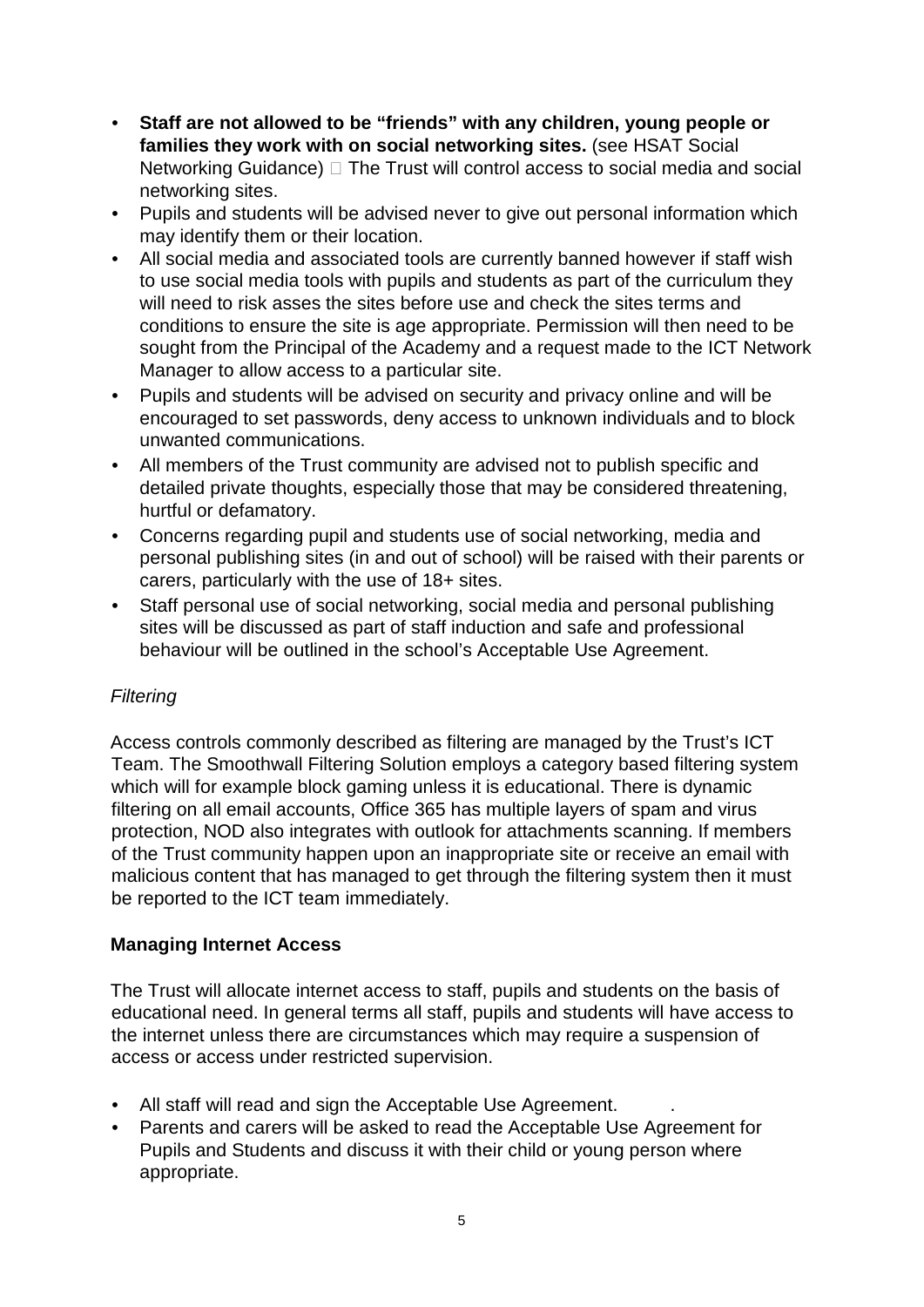• All visitors to any of the academies who require access to the Trust's network or internet will be asked to read and sign the Acceptable Use Agreement.

#### **Managing Incidents of Concern**

Internet technologies and electronic communications provide children and young people with exciting opportunities to broaden their learning experiences and develop creativity in and out of school. However it is important to consider risks associated with the way these technologies can be used. The Trust seeks to develop the skills that children and young people need when communicating and using technologies enabling them to keep safe and secure and act with respect for others. Incidents of concern may include unconsidered jokes and comments, inappropriate actions and illegal activity, the Trust will take the following steps to minimise risk:

- All staff will be made aware of internet breaches by children and young people.
- Appropriate sanctions will be imposed and staff informed of this.
- The Designated Safeguarding lead on each site will be informed of any e-safety breaches involving Child Protection concerns, which will then be escalated appropriately.
- Parents and carers will be informed of any incidents of concern as and when necessary and appropriate to do so.

#### **Managing E-Safety Complaints**

Parents, carers, children and young people and staff should all be aware of the Trust's complaints procedure therefore complaints about internet misuse will be dealt with under the complaints procedure. Any complaint about staff misuse will be reported to the E-safety Co-ordinator or Chief Executive.

- Parents, carers, pupils and students will need to work in partnership with the Trust to resolve issues.
- Any issues will be dealt with according to the Trust's behaviour policy and Child protection procedures.

#### **Managing Cyber bullying**

When children and young people are the target of bullying via mobile phones, smart watches, gaming or the internet they can often feel very alone, particularly if the adults around then, do not understand cyber bullying and its effects. A once previously safe and enjoyable environment or activity can become threatening, harmful, humiliating and a source of anxiety. It is essential that the whole Trust community, parents and carers understand how cyber bullying is different from other forms of bullying, how it can affect people and how to respond to combat the issue.

While bullying in itself is not a specific criminal offence in the UK, it is important to bear in mind that some types of harassing or threatening behaviour or communications could be a criminal offence.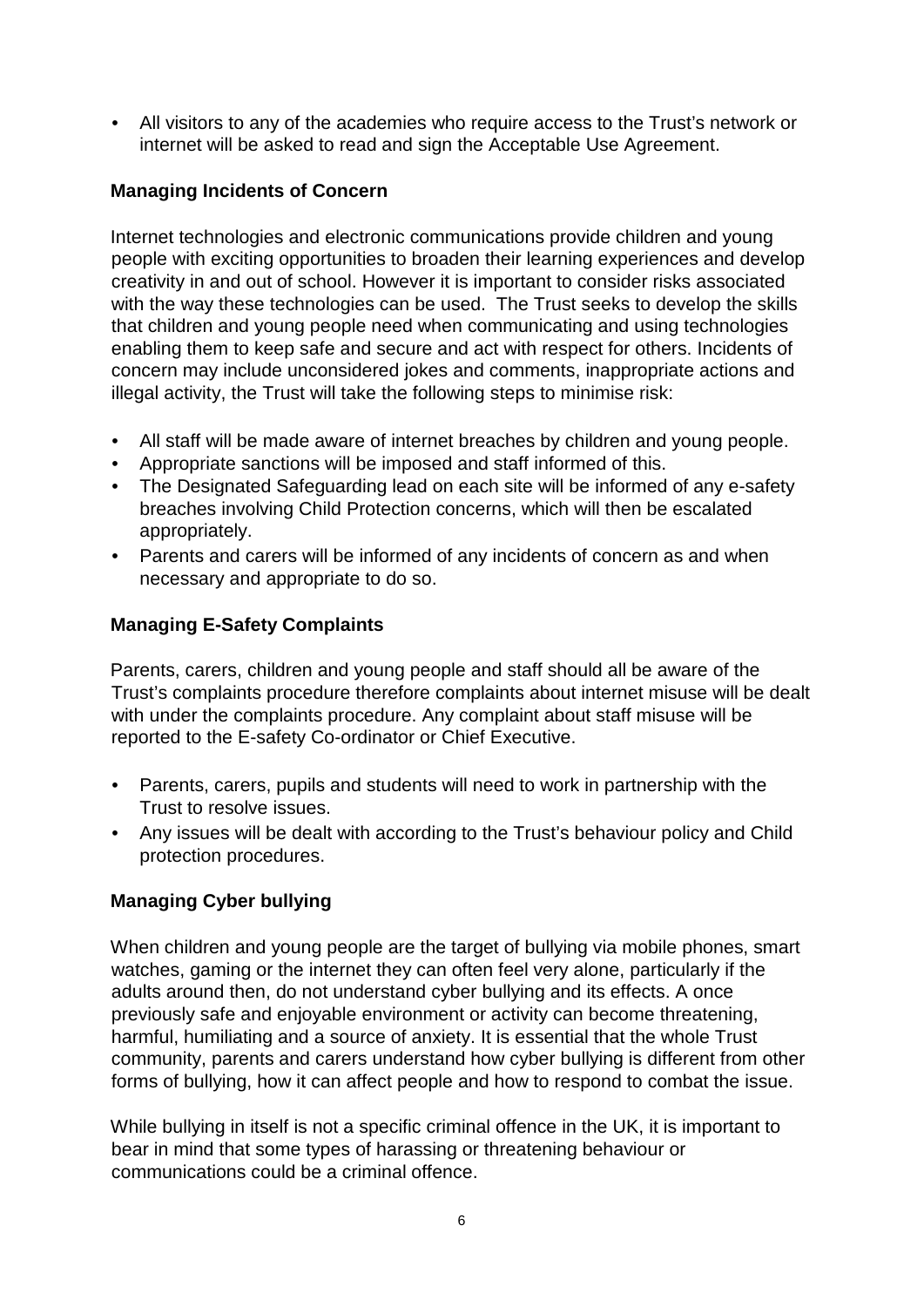If the Trust believes that an offence has been committed the Safeguarding and EHA Support Officer will seek advice from CEOP or the local Police.

Other Trust procedures are set out in the Trust's Anti-Bullying Guidance.

#### **PREVENT: The Issue of Radicalisation**

**The Counter-Terrorism and Security Act 2015**, places a legal responsibility on Academies and Trusts to take every effort to protect members of their community from the threat of political radicalisation. The Trust understands its legal responsibility to take every effort to prevent individuals from being drawn into terrorism through the internet or by other means, and to challenge extremist ideas propagated by terrorist organisations.

The Trust approaches this issue in four ways:

#### **Providing a safe online environment**

The Trust has strong filters in place to block pupil access to violent or otherwise inappropriate materials. Pupils and students are required to sign up to an Acceptable Use agreement that specifically prohibits them from seeking to access such sites. Internet usage is monitored and disciplinary responses may follow if a pupil's usage breaches our rules or raises concerns. The Trust will also seek to block specific sites and search terms too if they appear to pose a risk to our pupils and students. Furthermore, pupils and students receive advice and instruction from teaching and pastoral staff on safe internet usage.

#### **Assessment of Pupil and Student Behaviours**

The pastoral monitoring by staff within the Trust has a vital role to play in preventing radicalisation of pupils and students. All pupils and students are monitored closely by teachers and support staff with any issues of concern discussed with staff responsible for Safeguarding. Where necessary an intervention or even counselling may be provided. The Trust will also seek advice and support from the local authority and/or the police when concerns regarding pupil or student radicalisation arise.

#### **Staff Training and Information**

The Trust recognises that it has a responsibility to provide training to staff on the issue of radicalisation to ensure that they remain vigilant and informed on the issue. It will also ensure staff are aware of how to respond appropriately if concerned about the possible radicalisation of a pupil or student.

#### **Promoting Fundamental Values**

The Trust will vigorously promote fundamental British values such as fairness, democracy, tolerance and the rule of law through its PSHE lessons, tutor times, curriculum and all other daily interactions between pupils, students and staff.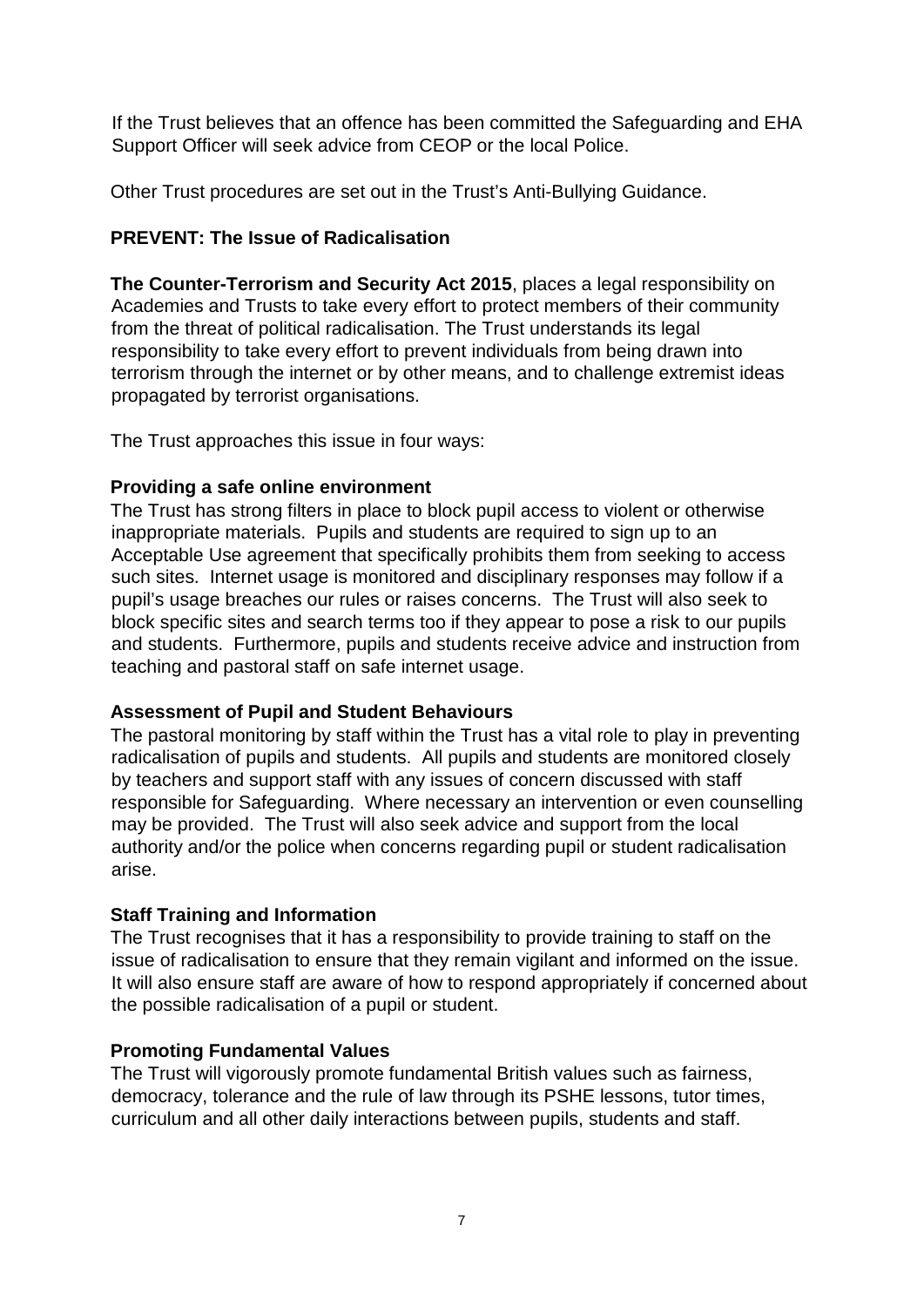## **Contacts and Resources**

Government advice to Trusts on this issue can be accessed here: [https://www.gov.uk/government/publications/preventing-extremism-in-schools](https://www.gov.uk/government/publications/preventing-extremism-in-schools-and-childrens-services)[andchildrens-services](https://www.gov.uk/government/publications/preventing-extremism-in-schools-and-childrens-services)

The Government also provides contact details for alerting authorities to suspected terrorist activity. These include the DfE dedicated telephone helpline and mailbox for non-emergency advice for staff and governors: 020 7340 7264 and counterextremism@education.gsi.gov.uk in addition to the local police and 101.

#### **Sexting in schools and colleges: Responding to incidents and safeguarding young people**

This is advice that covers the sharing of sexual imagery by young people. Creating and sharing sexual photographs and videos of anyone under 18 is illegal.Many professionals consider sexting to be the sending and posting of sexual suggestive images, including nude or semi-nude photographs, via mobiles or over the internet. Young people however are more likely to interpret it as writing and sharing explicit messages with people they know. Parents and carers may think of it as flirty or sexual text messages rather than images. It is therefore important that we educate not only children and young people, but adults across the Trust and parents and carers.

Although the production of such imagery described above is likely to take place outside of an academy, the issues that follow on from this are likely to manifest themselves in our academies therefore we need to be able to respond swiftly and confidently to ensure that children and young people are safeguarded, supported and educated.

The guidance aims to support academies in developing procedures to respond to incidents involving youth produced sexual imagery. It also signposts to resources and support.

The procedures outlined in the guidance should be part of the Trusts Child Protection arrangements and all incidents of youth produced sexual imagery should be dealt with as safeguarding concerns.

#### **Resources and support**

• In addition to the Local Safeguarding Partner resources, additional advice can be sought via [https://www.gov.uk/government/publications/sexting-in-schools-and](https://www.gov.uk/government/publications/sexting-in-schools-and-colleges)[colleges.](https://www.gov.uk/government/publications/sexting-in-schools-and-colleges)

The following resources can be used to support parents and carers and children and young people with youth produced sexual imagery:

#### **Helplines and reporting**

- Children and young people can talk to a ChildLine counsellor 24 hours a day about anything that is worrying them by ringing 0800 11 11 or in an online chat at http://www.childline.org.uk/Talk/Chat/Pages/OnlineChat.aspx
- If parents or carers are concerned that their child or young person is being contacted by adults as a result of having shared sexual imagery they should report to NCA-CEOP at www.ceop.police.uk/safety-centre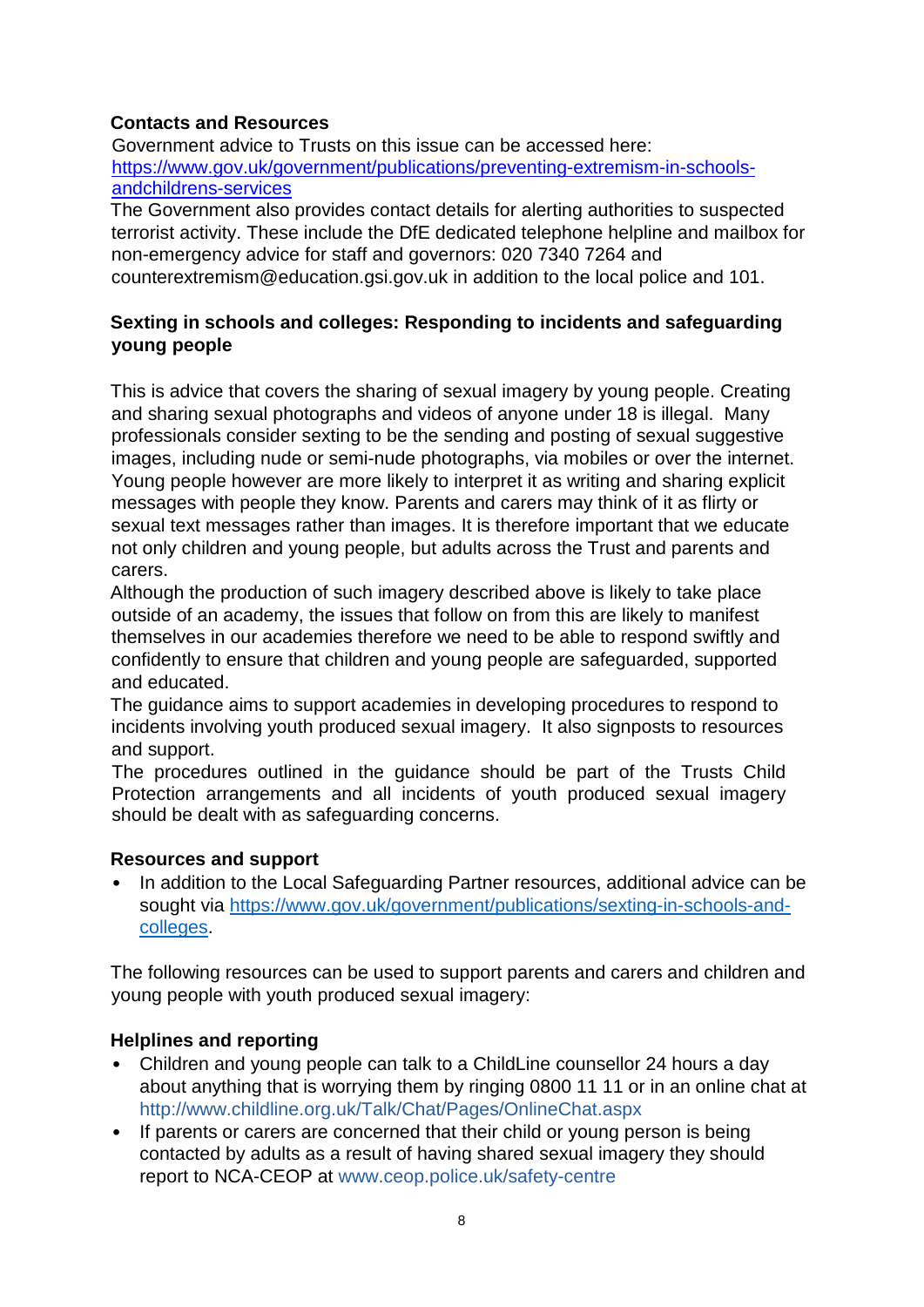- ChildLine and the Internet Watch Foundation have partnered to help children and young people get sexual or naked images removed from the internet. More information is available at http://www.childline.org.uk/explore/onlinesafety/ pages/sexting.aspx
- If parents and carers are concerned about their child or young person, they can contact the NSPCC Helpline by ringing 0808 800 5000, by emailing help@nspcc.org.uk, or by texting 88858. They can also ring the Online Safety Helpline by ringing 0808 800 5002.

#### **Advice and information for parents and carers**

- The NSPCC has information and advice about sexting available on its website: https://www.nspcc.org.uk/preventing-abuse/keeping-children-safe/sexting/1
- NCA-CEOP has produced a film resource for parents and carers to help them prevent their children coming to harm through sharing sexual imagery: https://www.thinkuknow.co.uk/parents/articles/Nude-selfies-a-parentsguide/.
- Childnet have information and advice about sexting available on its website: http://www.childnet.com/parentsand-carers/hot-topics/sexting

## **Managing the use of Mobile Phones, Smart Watches and other devices**

Mobile phones and smart watches are considered to be an everyday item in today's society. They can be used in a variety of ways to communicate through texting, photography and internet accesses.

However, mobile phones and smart watches can present a number of problems when not used appropriately:

- They are valuable items which may be stolen or damaged.
- Their use can render pupils, students or staff subject to cyberbullying.
- Internet access on phones and personal devices can allow pupils to bypass security settings and filtering.
- They can undermine classroom discipline as they can be used on silent mode.
- Mobile phones with integrated cameras could lead to child protection, bullying and data protection issues with regard to inappropriate capture, use or distribution of images of pupils, students or staff.

It is therefore the Trust's policy to advise that all children and young people under 16 leave their mobile phones and smart watches at home and the students who attend the 6<sup>th</sup> Form at Abbey Hill Academy and them in at reception at the beginning of the day. Failure to comply with this rule will be dealt with through the Trust's behaviour policy.

- The sending of abusive or inappropriate messages or content via mobile phones and smart watches is forbidden by any member of the Trust community and any breaches will be dealt with via the Trust's Behaviour Policy.
- Staff's use of mobile phones and smart watches will not be permitted during any lesson with children and young people.